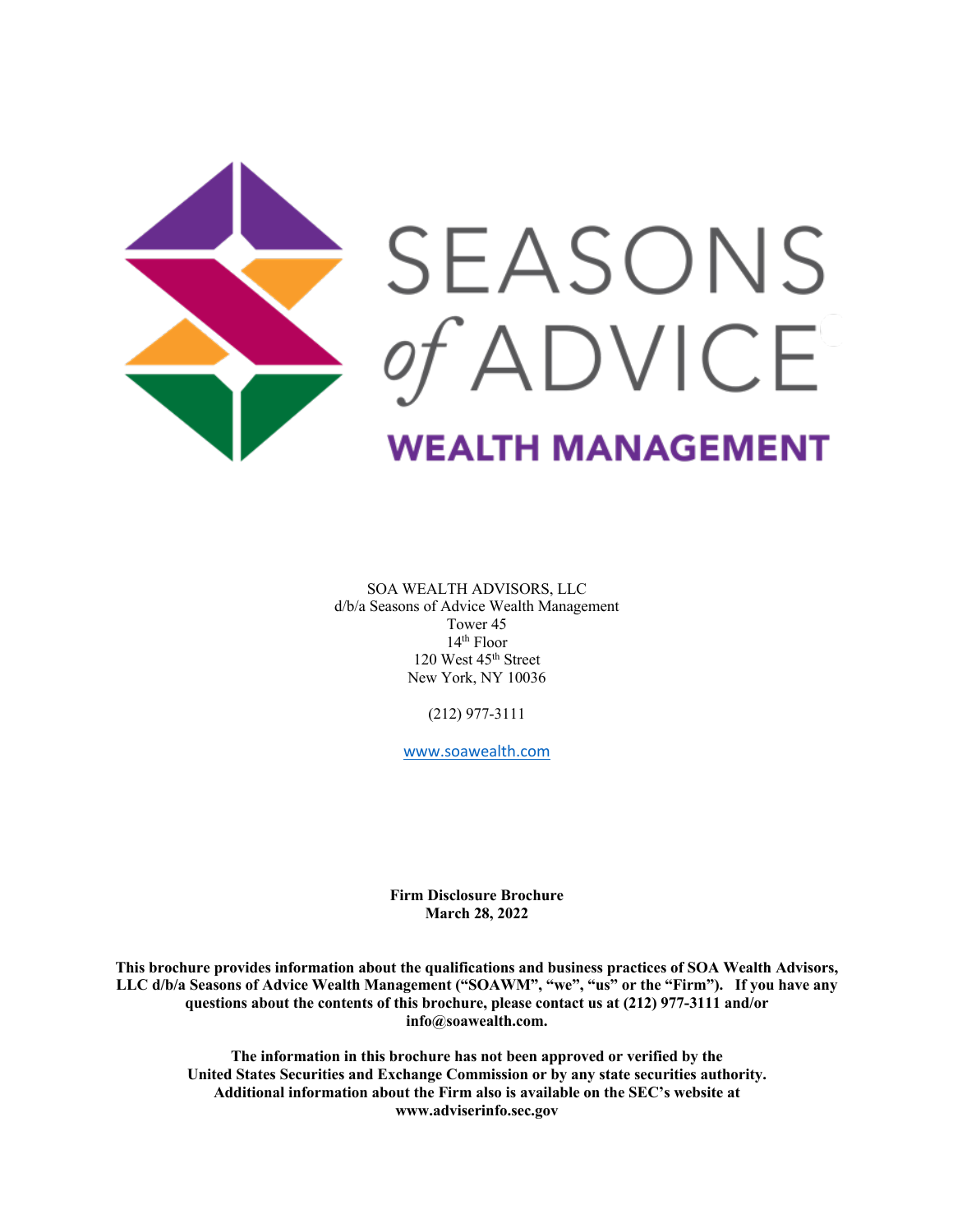# Item 2 Material Changes

### **March 2022:**

We offer clients the option of obtaining certain financial solutions from unaffiliated third-party financial institutions with the assistance of our affiliate, Focus Treasury & Credit Solutions, LLC ("FTCS"). FTCS is compensated by sharing in the revenue earned by such third-party institutions for serving our clients. Further information on this conflict of interest is available in Items 4, 5, and 10 of this Brochure.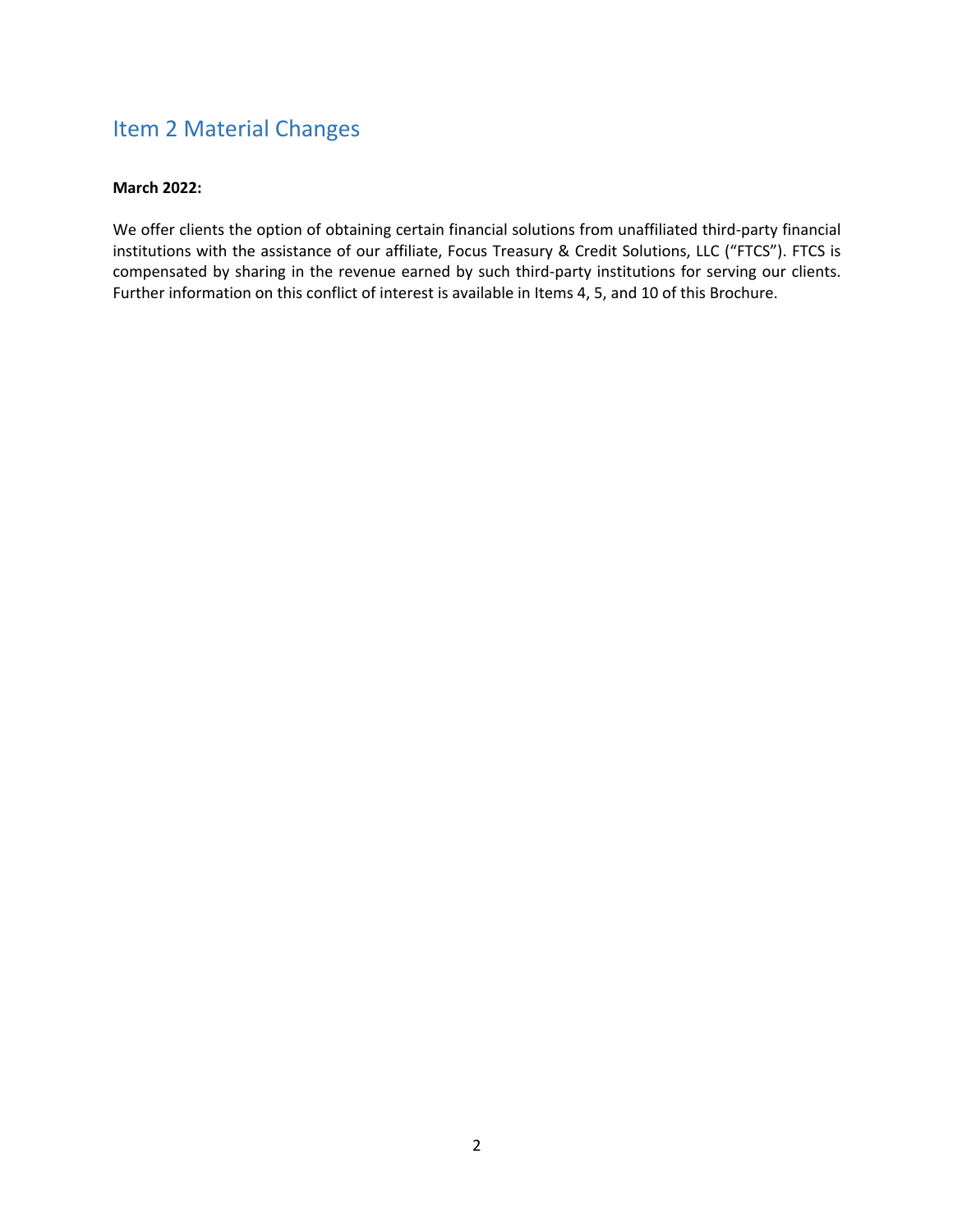# Item 3 Table of Contents

| Item 11 Code of Ethics, Participation or Interest in Client Transactions and Personal Trading 9 |
|-------------------------------------------------------------------------------------------------|
|                                                                                                 |
|                                                                                                 |
|                                                                                                 |
|                                                                                                 |
|                                                                                                 |
|                                                                                                 |
|                                                                                                 |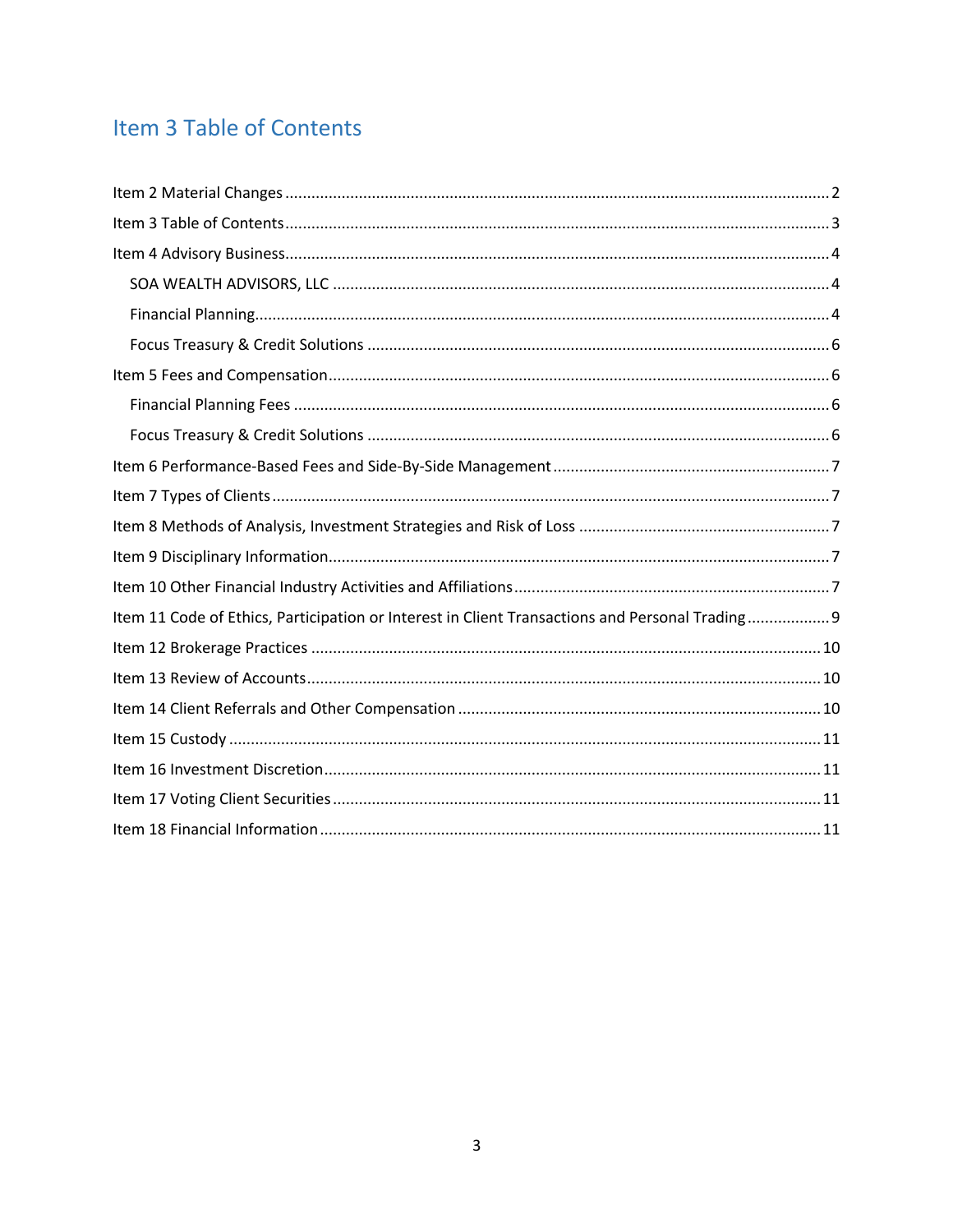# Item 4 Advisory Business

#### **SOA WEALTH ADVISORS, LLC**

SOA Wealth Advisors, LLC was organized in 2020 as the successor to the investment advisory business founded in 2016 by Charles Hamowy, Christopher Conigliaro and Matthew Woolf.

SOAWM is part of the Focus Financial Partners, LLC ("Focus LLC") partnership. Specifically, SOAWM is a wholly owned subsidiary of Focus Operating, LLC ("Focus Operating"), which is a wholly owned subsidiary of Focus LLC. Focus Financial Partners Inc. ("Focus Inc.") is the sole managing member of Focus LLC and is a public company traded on the NASDAQ Global Select Market. Focus Inc. owns approximately two-thirds of the economic interests in Focus LLC.

Focus Inc. has no single 25% or greater shareholder. Focus Inc. is the managing member of Focus LLC and has 100% of its governance rights. Accordingly, all governance is through the voting rights and Board at Focus Inc.

Focus LLC also owns other registered investment advisers, broker-dealers, pension consultants, insurance firms, business managers and other firms (the "Focus Partners"), most of which provide wealth management, benefit consulting and investment consulting services to individuals, families, employers, and institutions. Some Focus Partners also manage or advise limited partnerships, private funds, or investment companies as disclosed on their respective Form ADVs.

SOAWM is managed by Charles Hamowy, Christopher Conigliaro and Matthew Woolf ("SOAWM Principals"), pursuant to a management agreement between Lemonpeel Partners, LLC and SOAWM. The SOAWM Principals serve as officers of SOAWM and are responsible for the management, supervision and oversight of SOAWM.

SOAWM generally provides investment advisory services to individuals, high net worth individuals, trusts, small business owners, professionals, traditional and nontraditional families and small businesses. Although there is no minimum account size, a typical client relationship will have at least \$100,000.

As of December 31, 2021 SOAWM had the following Regulatory Assets Under Management:

- \$ 901,718,400 in Discretionary Regulatory Assets Under Management;
- \$ 42,393,000 in Non-Discretionary Regulatory Assets Under Management; and
- \$ 944,111,400 in Total Regulatory Assets Under Management.

#### **Financial Planning**

We bring a distinctive approach to a traditional discipline. We address your finances according to the seasonal flow of your life — and your money. The Seasons of Advice process has a natural rhythm, one that aligns with the way you experience life. By creating a context that is constant and reliable, all financial matters receive proper consideration, so you can make more effective choices and keep your wealthbuilding momentum moving forward.

We offer detailed financial planning to develop customized investment plans that more naturally follows the way the brain receives data and processes financial decisions. The program is based on the seasons, and includes: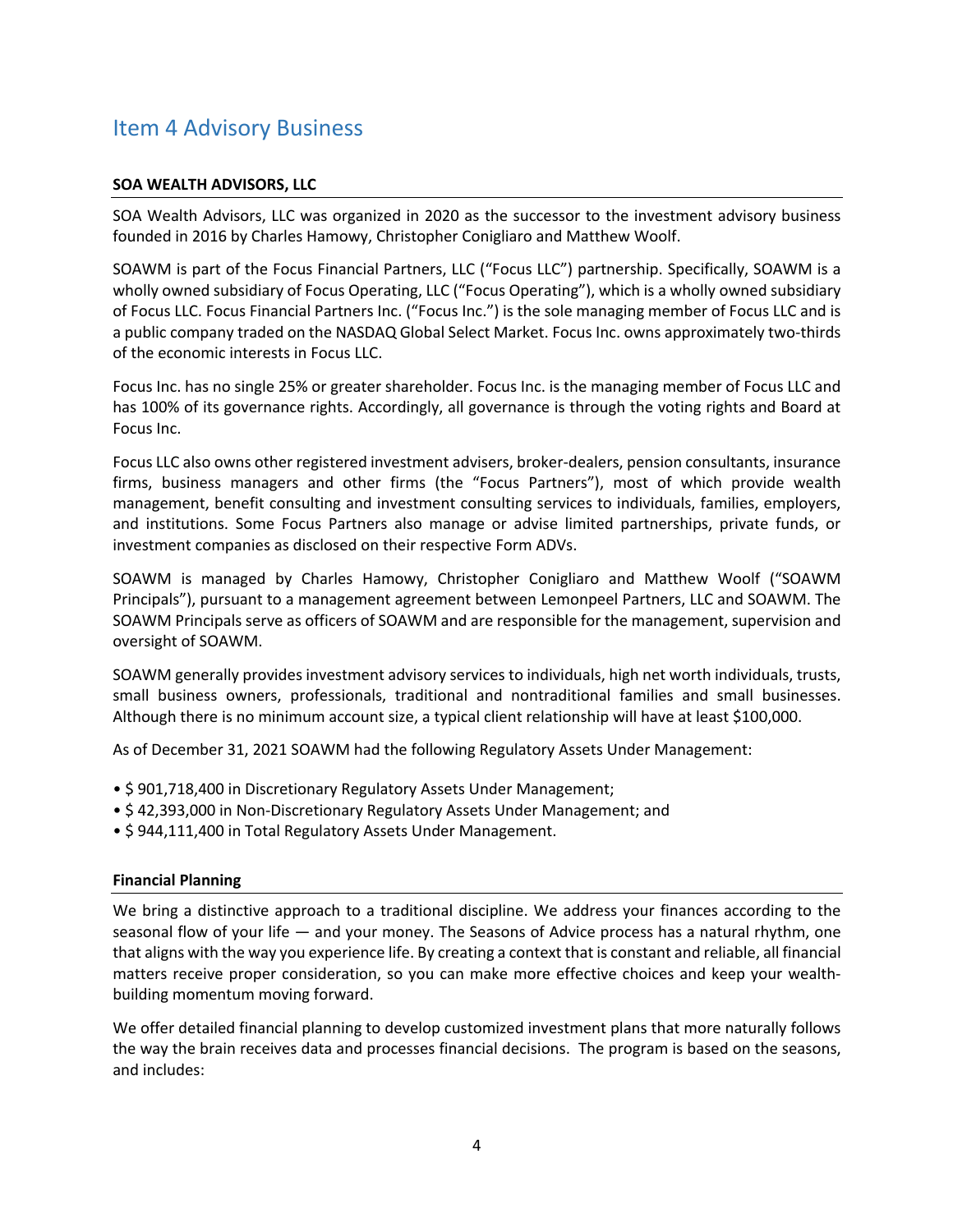### *Goal tracking*

The start of a new year is a great time to review life changes and planning assumptions for the upcoming year.

### *Asset allocation*

The onset of spring fever is a perfect time to take a close look at your asset allocation and determine if it still serves you, based on your goals and milestones.

### *Family, security & cash flow*

Summer, which usually finds us relaxing with our families, is a good time to review your family's wealth protection and estate planning strategies.

### *Tax planning*

As the year winds down, it is time to assess your tax strategy and make some year-end tax decisions to manage your liabilities.

As wealth advisors, we tailor our investment advice for each client to address his/her financial goals, objectives and risk tolerance. We endeavor to consider the client's complete financial outlook when making investment recommendations and planning for his/her future. Therefore, we may structure our investment advice in view of any outside investments held by the client, taking into account each investment's effect on the client's total portfolio. At the request of a client, we may perform due diligence and furnish advice on current or potential outside investments or provide investment management services for certain outside investments, which may include ongoing research and analysis, benchmarking and rebalancing.

Our financial planning service includes:

- Personal budgeting and cash flow
- Personal financial statements
- Life and disability insurance consulting
- Investment due diligence, management and portfolio construction
- Financial independence planning
- Estate planning and wealth transfer
- Education and specific goal/need planning
- Foundation management and charitable giving
- Business investment analysis and succession planning

These services may be undertaken on a comprehensive or modular basis.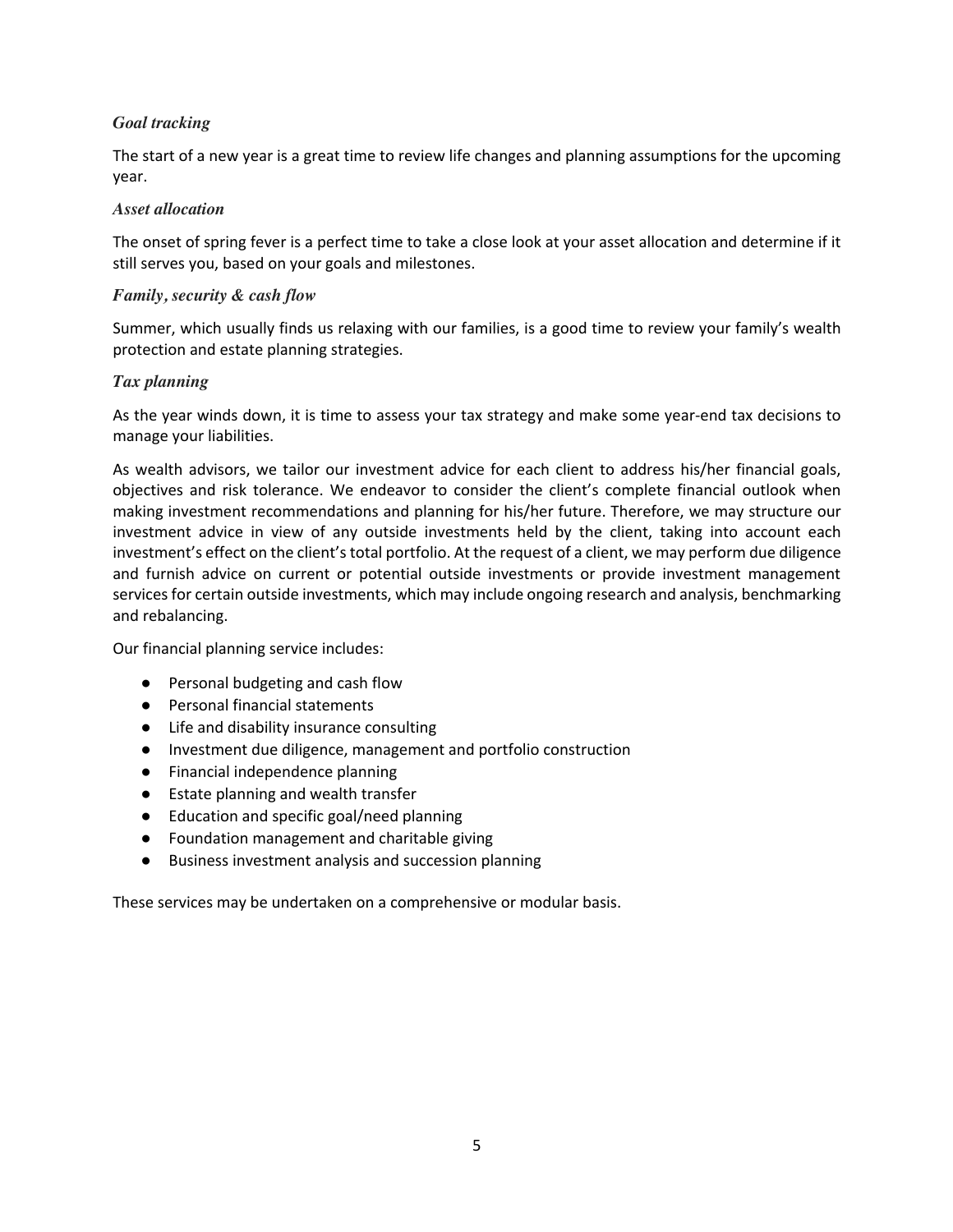#### **WRAP FEE PROGRAMS**

In addition to financial planning services, we offer three investment management programs: The Seasons of Advice Wealth Management Program, The Seasons of Advice Stewardship Personal Values Portfolios,℠ and The Seasons of Advice ETF Management Program. We offer these services in a "wrap fee" arrangement, where our clients pay us a single fee for our investment advisory services and any transaction fees for trades executed through the program broker-dealer. For additional information regarding these programs, and the investment management services we offer, please refer to our Wrap Fee Program Brochure.

#### **Focus Treasury & Credit Solutions**

We offer clients the option of obtaining certain financial solutions from unaffiliated third-party financial institutions with the assistance of our affiliate, Focus Treasury & Credit Solutions ("FTCS"), a wholly owned subsidiary of our parent company, Focus Financial Partners, LLC. Please see Items 5 and 10 for a fuller discussion of these services and other important information.

### Item 5 Fees and Compensation

#### **Financial Planning Fees**

Financial planning services are generally provided for a fixed annual fee, payable monthly in advance. Our financial planning fee will be specified in our client agreement with you. The fee, which may be as much as \$60,000 per year, is determined on an individualized basis, is negotiable and in some cases may be waived or combined with our investment management fee. Arrangements can be made to deduct the financial planning fee from another account (i.e. pay the fee for a retirement account from a nonretirement account, or to have the fee paid directly to SOAWM.

For information about our investment management fees, please refer to our Wrap Fee Program Brochure.

### **Focus Treasury & Credit Solutions**

We offer clients the option of obtaining certain financial solutions from unaffiliated third-party financial institutions with the assistance of our affiliate, Focus Treasury & Credit Solutions, LLC ("FTCS"). FTCS is compensated by sharing in the revenue earned by such third-party institutions for serving our clients. For non-mortgage loans, FTCS will receive up to 0.50% annually of outstanding loan balances. For mortgage loans, FTCS will receive a one-time payment of up to 1.00% of the mortgage loan amount, up to 0.50% annually of outstanding loan balances, or a combination of the two. FTCS's earned revenue is indirectly paid by our clients through an increased interest rate charged by the financial institutions or, for cash balances, a lowered yield. The amount of revenue earned by FTCS for these financial solutions will vary over time in response to market conditions, including the interest rate environment, and other factors such as the volume and timing of loan closings. The amount of revenue earned by FTCS for a particular financial solution will also differ from the amount of revenue earned by FTCS for other types of financial solutions. Further information on this conflict of interest is available in Item 10 of this Brochure.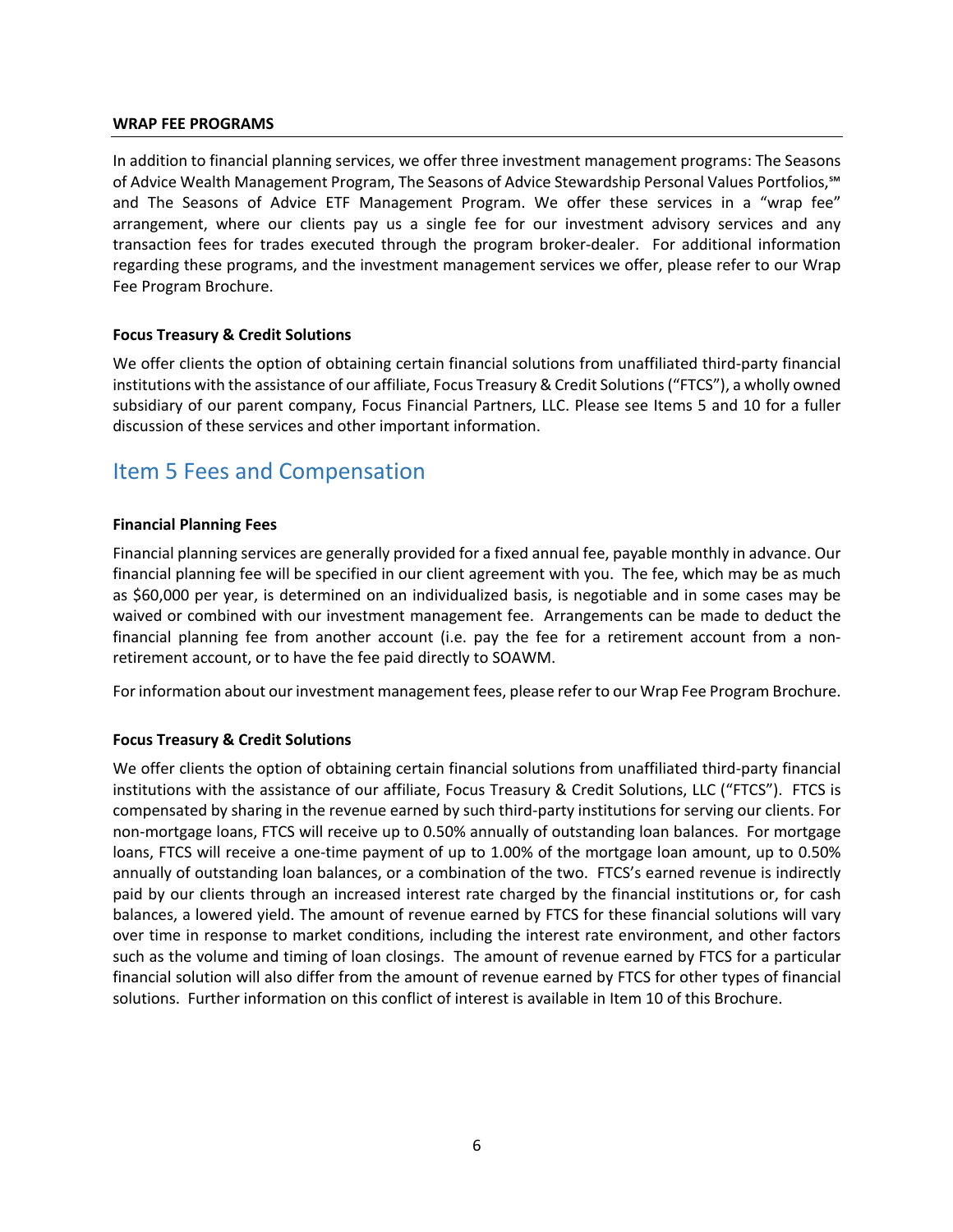# Item 6 Performance-Based Fees and Side-By-Side Management

Please refer to our Wrap Fee Program Brochure.

### Item 7 Types of Clients

Our financial planning services clients generally are individuals. For information about our investment management clients, please refer to our Wrap Fee Program Brochure.

### Item 8 Methods of Analysis, Investment Strategies and Risk of Loss

Please refer to our Wrap Fee Program Brochure.

### Item 9 Disciplinary Information

SOAWM is required to disclose the facts of any legal or disciplinary events that are material to a client's evaluation of its advisory business or the integrity of management. SOAWM does not have any required disclosures for this Item.

# Item 10 Other Financial Industry Activities and Affiliations

SOAWM is affiliated with Seasons of Advice Insurance Services, LLC, an insurance agency that offers insurance products including life insurance, long term care insurance, disability insurance, group health, fixed annuities and business interruption insurance. In such capacity Seasons of Advice Insurance Services may offer for sale, insurance-related products to investment advisory clients of SOAWM to be included in a client's managed portfolio or on a commission basis. In addition, certain of SOAWM's representatives, in their individual capacities, serve as licensed insurance agents with various insurance companies, and may, in such individual capacities, recommend the purchase of certain insurance-related products on a commission basis SOAWM's advisory clients.

The recommendation by SOAWM or SOAWM's representatives that a client buy an insurance commission product from Seasons of Advice Insurance Services, LLC and/or SOAWM's representatives presents a conflict of interest, as the receipt of commissions provides an incentive to recommend products based on commissions to be received, rather than on a particular client's need. As a result, SOAWM has procedures in place to require that our representatives believe that any recommendations made by such Supervised Persons be in the best interest of its clients. In addition, no client is under any obligation to purchase any commission products from SOA Insurance Services, LLC and/or SOAWM's representatives. Clients are reminded that they may purchase insurance products recommended by SOAWM through other non-affiliated insurance agents.

As stated earlier in this Brochure, SOAWM is a wholly owned subsidiary of Focus. Focus is also one of several minority investors in SmartAsset, which seeks to match prospective advisory clients with investment advisers. Focus has one director on SmartAsset's board as well as a board observer. SOAWM's payment of a fee to SmartAsset benefits SmartAsset's investors, including Focus, our parent company.

### Focus Treasury & Credit Solutions

We offer clients the option of obtaining certain financial solutions from unaffiliated third-party financial institutions with the assistance of our affiliate, Focus Treasury & Credit Solutions, LLC ("FTCS"), a wholly owned subsidiary of our parent company, Focus Financial Partners, LLC. These third-party financial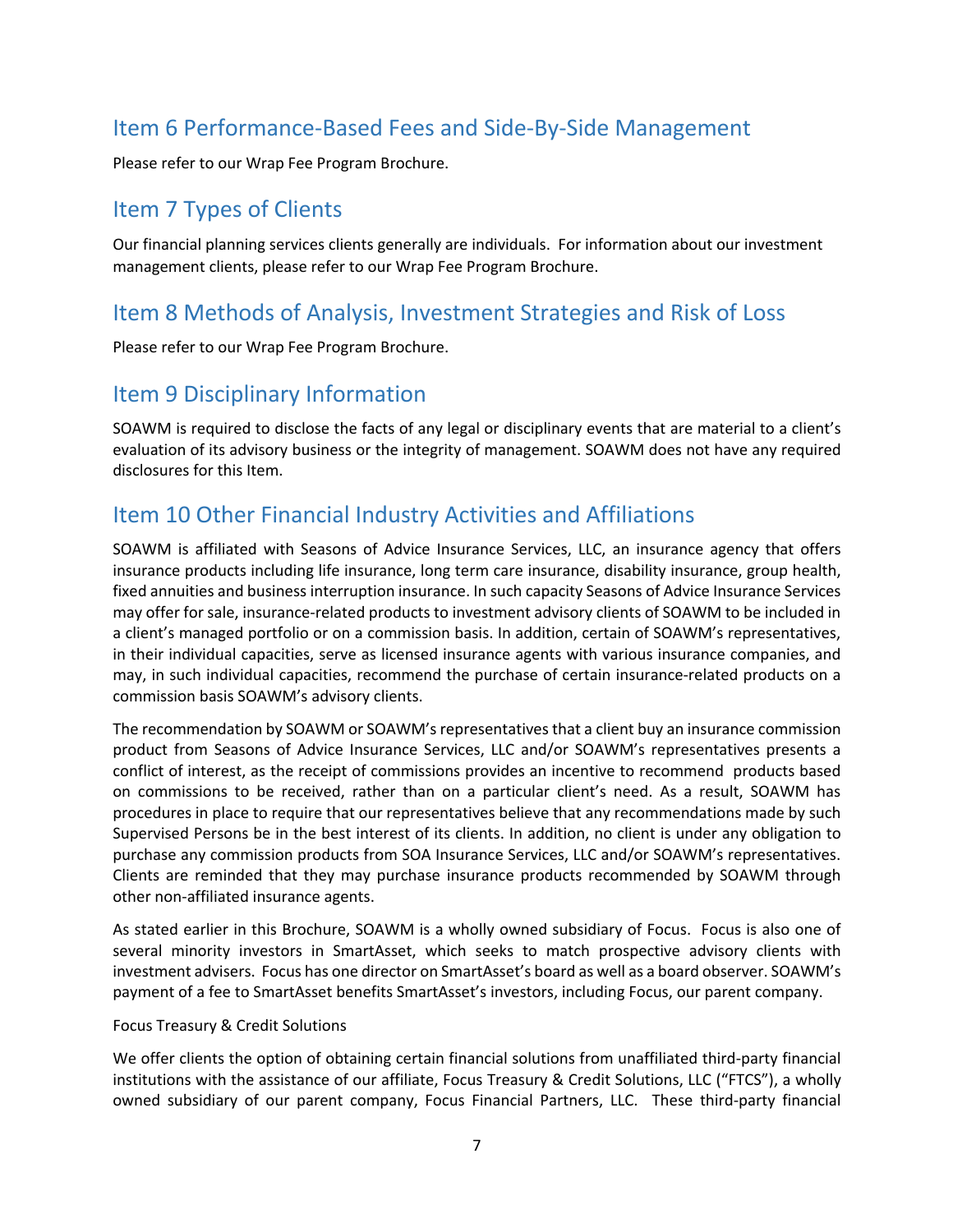institutions are banks and non-banks (the "Network Institutions") that offer credit and cash management solutions to our clients. Certain other unaffiliated third parties provide administrative and settlement services to facilitate FTCS's cash management solutions. FTCS acts as an intermediary to facilitate our clients' access to these credit and cash management solutions.

FTCS receives a portion of the revenue earned by the Network Institutions for providing services to our clients. For non-mortgage loans, FTCS will receive up to 0.50% annually of outstanding loan balances. For mortgage loans, FTCS will receive a one-time payment of up to 1.00% of the mortgage loan amount, up to 0.50% annually of outstanding loan balances, or a combination of the two. FTCS's earned revenue is indirectly paid by our clients through an increased interest rate charged by the Network Institutions for credit solutions or reduced yield paid by the Network Institutions for cash management solutions. For clients of certain affiliates of Focus Financial Partners, LLC, FTCS has agreed to waive the earned revenue that it receives, which results in a lower interest rate on lending solutions or a higher yield on cash management solutions for those clients. The amount of revenue earned by FTCS for these financial solutions will vary over time in response to market conditions, including the interest rate environment, and other factors such as the volume and timing of loan closings. The amount of revenue earned by FTCS for a particular financial solution will also differ from the amount of revenue earned by FTCS for other types of financial solutions. Such fees are also revenue for our common parent company, Focus Financial Partners, LLC. Accordingly, we have a conflict of interest when recommending FTCS's services to clients because of the compensation to our affiliates, FTCS and Focus. We mitigate this conflict by: (1) fully and fairly disclosing the material facts concerning the above arrangements to our clients, including in this Brochure; and (2) offering FTCS solutions to clients on a strictly nondiscretionary and fully disclosed basis, and not as part of any discretionary investment services. Additionally, we note that clients who use FTCS's services will receive product-specific disclosure from the Network Institutions and other unaffiliated thirdparty intermediaries that provide services to our clients.

We have an additional conflict of interest when we recommend FTCS to provide credit solutions to our clients because our interest in continuing to receive investment advisory fees from client accounts gives us a financial incentive to recommend that clients borrow money rather than liquidating some or all of the assets we manage.

### Credit Solutions from FTCS

For FTCS credit solutions, the interest rate of the loan is ultimately determined by the lender, although in some circumstances FTCS may have the ability to influence the lender to lower the interest rate of the loan. As noted above, FTCS's earned revenue is indirectly paid by you through an increased interest rate charged by the lender. The final rate may be higher or lower than the prevailing market rate. We can offer no assurances that the rates offered to you by the lender are the lowest possible rates available in the marketplace.

Clients retain the right to pledge assets in accounts generally, subject to any restrictions imposed by clients' custodians. While the FTCS program facilitates secured loans through Network Institutions, clients are free instead to work directly with institutions outside the FTCS program. Because of the limited number of participating Network Institutions, clients may be limited in their ability to obtain as favorable loan terms as if the client were to work directly with other banks to negotiate loan terms or obtain other financial arrangements.

Clients should also understand that pledging assets in an account to secure a loan involves additional risk and restrictions. A Network Institution has the authority to liquidate all or part of the pledged securities at any time, without prior notice to clients and without their consent, to maintain required collateral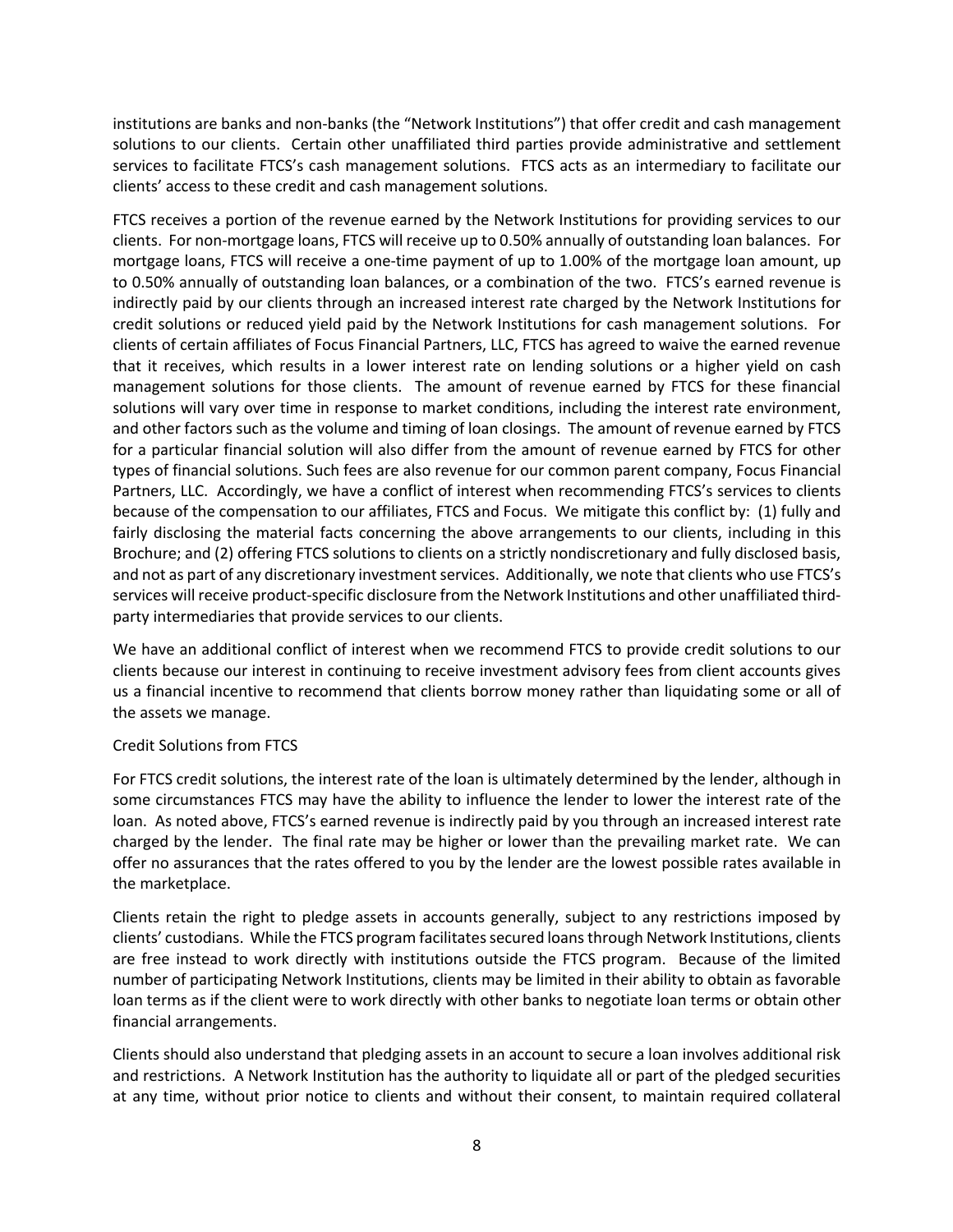levels. The Network Institution also has the right to call client loans and require repayment within a short period of time; if the client cannot repay the loan within the specified time period, the Network Institution will have the right to force the sale of pledged assets to repay those loans. Selling assets to maintain collateral levels or calling loans may result in asset sales and realized losses in a declining market, leading to the permanent loss of capital. These sales also may have adverse tax consequences. Interest payments and any other loan-related fees are borne by clients and are in addition to the advisory fees that clients pay us for managing assets, including assets that are pledged as collateral. The returns on pledged assets may be less than the account fees and interest paid by the account. Clients should consider carefully and skeptically any recommendation to pursue a more aggressive investment strategy in order to support the cost of borrowing, particularly the risks and costs of any such strategy. More generally, before borrowing funds, a client should carefully review the loan agreement, loan application, and other forms and determine that the loan is consistent with the client's long-term financial goals and presents risks consistent with the client's financial circumstances and risk tolerance.

#### Cash Management Solutions from FTCS

For FTCS cash management solutions, as stated above, certain third-party intermediaries provide administrative and settlement services in connection with the program. Those intermediaries each charge a fixed basis point fee on total deposits in the program. Before any interest is paid into client accounts, the Network Institutions and certain unaffiliated third-party service providers take their fees out, and the net interest is then credited to clients' accounts. The fees debited by the Network Institutions include FTCS's earned revenue. Engaging FTCS, the Network Institutions, and these other intermediaries to provide cash management solutions does not alter the manner in which we treat cash for billing purposes.

Clients should understand that in rare circumstances, depending on interest rates and other economic and market factors, the yields on cash management solutions could be lower than the aggregate fees and expenses charged by the Network Institutions, the intermediaries referenced above, and us. Consequently, in these rare circumstances, a client could experience a negative overall investment return with respect to those cash investments. Nonetheless, it might still be reasonable for a client to participate in the FTCS cash management program if the client prefers to hold cash at the Network Institutions rather than at other financial institutions (e.g., to take advantage of FDIC insurance).

# Item 11 Code of Ethics, Participation or Interest in Client Transactions and Personal Trading

SOAWM and persons associated with SOAWM ("Associated Persons") are permitted to trade in the same securities SOA recommends to clients, if done in a manner consistent with SOAWM's policies and procedures.

SOAWM has adopted a code of ethics that sets forth the standards of conduct expected of its associated persons and requires compliance with applicable securities laws ("Code of Ethics"). The Code of Ethics prohibits the unlawful use of material non-public information by SOAWM or any of its associated persons. The Code of Ethics also requires that certain SOAWM personnel (called "Access Persons") report their personal securities holdings and transactions for compliance review, obtain pre-approval of certain investments such as initial public offerings and limited offerings, and adhere to additional provisions designed to avoid or mitigate conflicts of interest between the personal securities trades of SOAWM personnel and securities transactions of advisory clients.

Clients and prospects should contact us if they would like to review a copy of our Code of Ethics.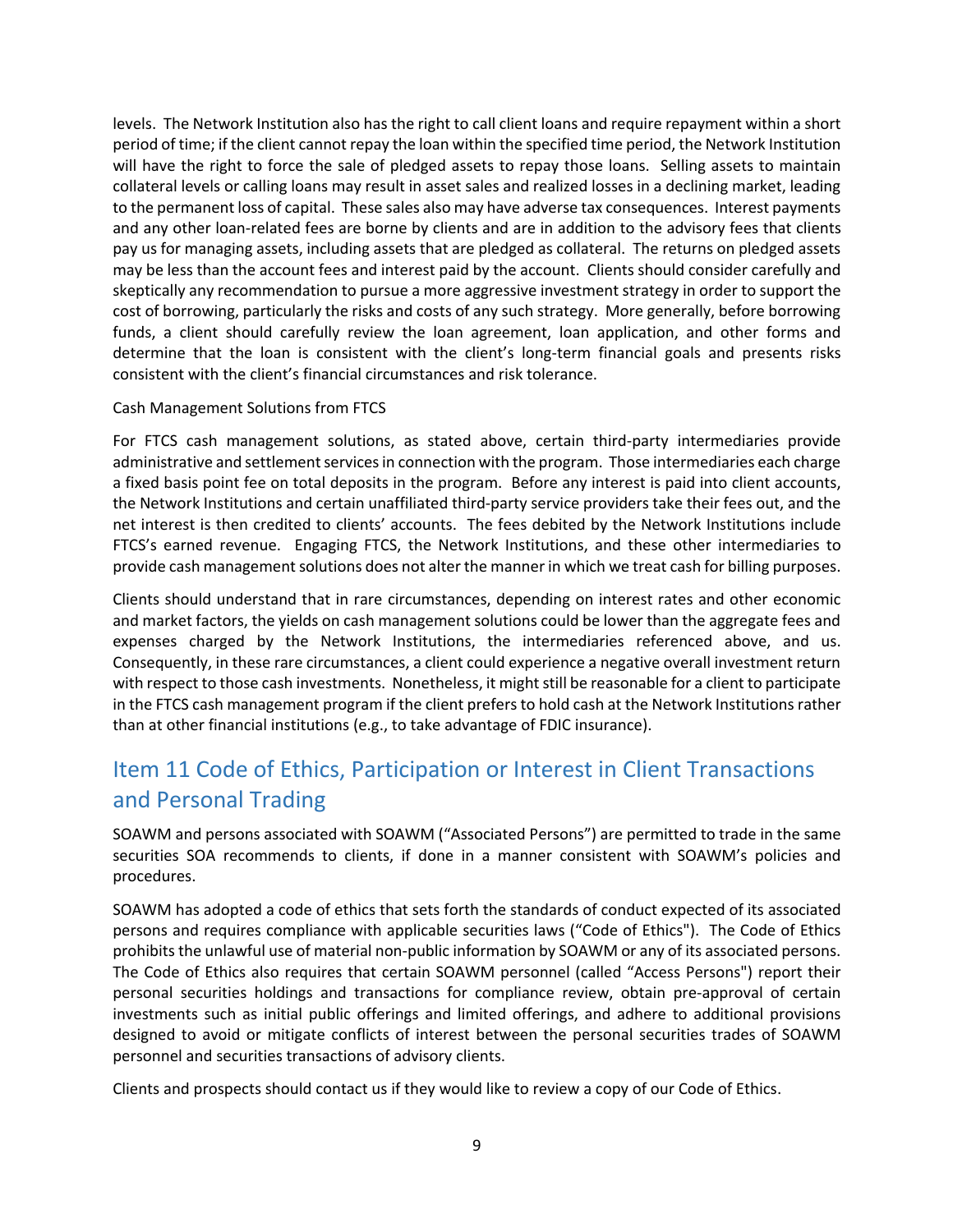### Item 12 Brokerage Practices

Please refer to our Wrap Fee Program Brochure.

### Item 13 Review of Accounts

We generally conduct reviews for our financial planning clients four times per year. All financial planning clients are encouraged to discuss their needs, goals, and objectives with the firm and to keep SOAWM informed of any changes thereto.

For information about monitoring of our clients' investment management portfolios, please refer to our Wrap Fee Program Brochure.

# Item 14 Client Referrals and Other Compensation

SOAWM is required to disclose any relationship or arrangement where it receives an economic benefit from a third party (non-client) for providing advisory services. In addition, SOAWM is required to disclose any direct or indirect compensation that it provides for client referrals. SOAWM does not have any required disclosures to this Item.

SOAWM has entered into an agreement with various public accounting firms to refer clients to us and pay them a percentage of the investment advisory fees we receive from the solicited clients. Referral arrangements inherently give rise to potential conflicts of interest, particularly when the person recommending the adviser receives an economic benefit for doing so. The Advisers Act addresses this conflict of interest by requiring disclosures related to the referral, including a description of the material terms of the compensation arrangement with the solicitor. We pay third-party solicitors a percentage of the advisory fees we receive from referred clients. We require third party solicitors who introduce potential clients to us to provide the potential client, at the time of the solicitation, with a copy of a disclosure statement which explains that the solicitor will be compensated for the referral and contains the terms and conditions of the solicitation arrangement, including the percentage of the advisory fees or other compensation the solicitor is to receive.

SOAWM's parent company is Focus Financial Partners, LLC ("Focus"). From time to time, Focus holds partnership meetings and other industry and best-practices conferences, which typically include SOAWM, other Focus firms and external attendees. These meetings are first and foremost intended to provide training or education to personnel of Focus firms, including SOAWM. However, the meetings do provide sponsorship opportunities for asset managers, asset custodians, vendors and other third-party service providers. Sponsorship fees allow these companies to advertise their products and services to Focus firms, including SOAWM. Although the participation of Focus firm personnel in these meetings is not preconditioned on the achievement of a sales target for any conference sponsor, this practice could nonetheless be deemed a conflict as the marketing and education activities conducted, and the access granted, at such meetings and conferences could cause SOAWM to focus on those conference sponsors in the course of its duties. Focus attempts to mitigate any such conflict by allocating the sponsorship fees only to defraying the cost of the meeting or future meetings and not as revenue for itself or any affiliate, including SOAWM. Conference sponsorship fees are not dependent on assets placed with any specific provider or revenue generated by such asset placement.

The following entities have provided conference sponsorship to Focus from January 1, 2021 to March 1, 2022: Charles Schwab & Co., Inc.